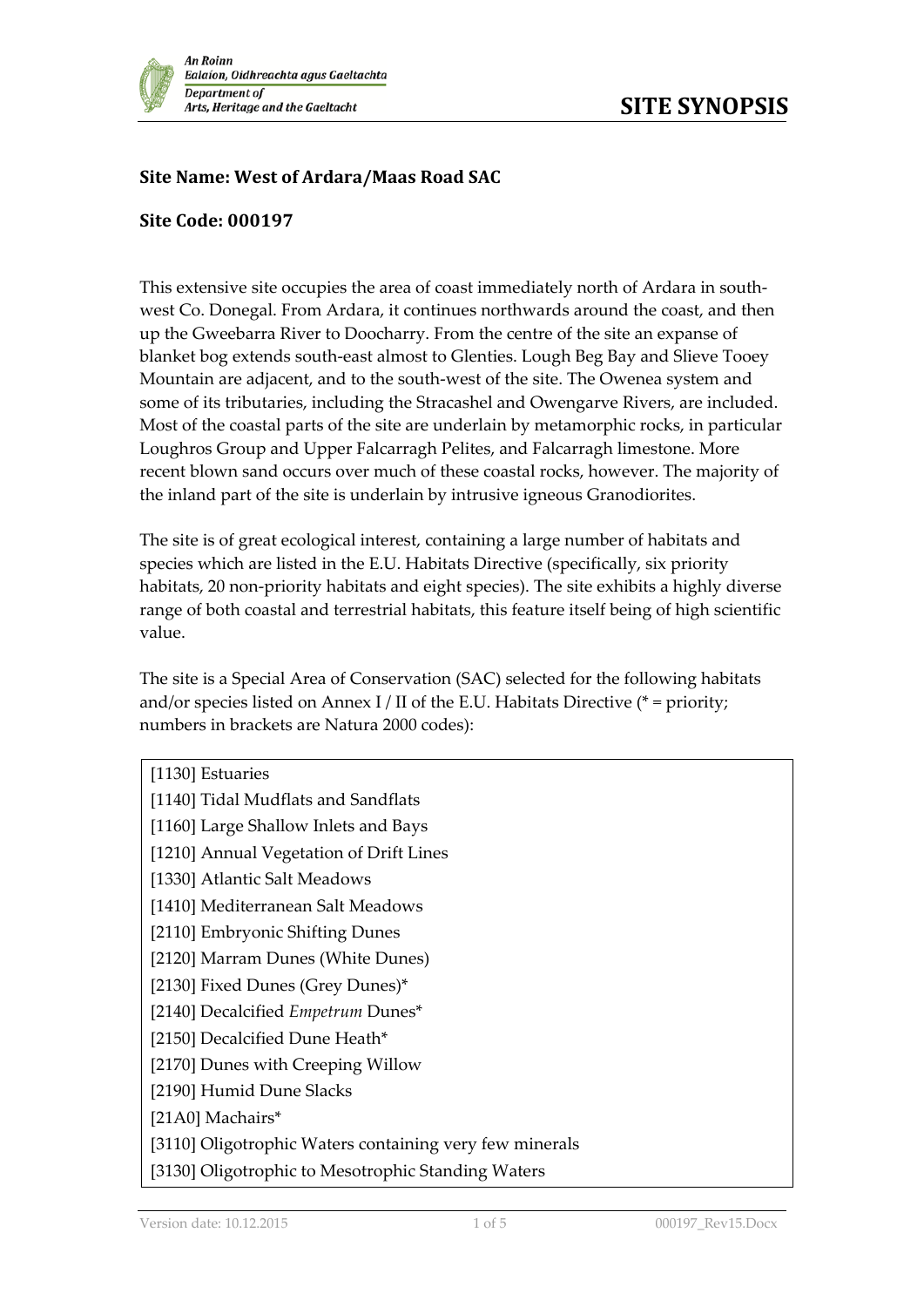[4010] Wet Heath

[4030] Dry Heath

[4060] Alpine and Subalpine Heaths

[5130] Juniper Scrub

[6210] Orchid-rich Calcareous Grassland\*

[6410] *Molinia* Meadows

[6510] Lowland Hay Meadows

[7130] Blanket Bogs (Active)\*

[7150] Rhynchosporion Vegetation

[7230] Alkaline Fens

[1013] Geyer's Whorl Snail (*Vertigo geyeri*)

[1029] Freshwater Pearl Mussel (*Margaritifera margaritifera*)

[1065] Marsh Fritillary (*Euphydryas aurinia*)

[1106] Atlantic Salmon (*Salmo salar*)

[1355] Otter (*Lutra lutra*)

[1365] Common (Harbour) Seal (*Phoca vitulina*)

[1395] Petalwort (*Petalophyllum ralfsii*)

[1833] Slender Naiad (*Najas flexilis*)

The estuaries of the Gweebarra, Owentocker and Owenea Rivers form the most extensive habitats in the site. These have large expanses of intertidal sandflats which support a typical diversity of macro-invertebrate and algae species. The sandflats are fringed in places by saltmarsh vegetation. Taken as a whole the saltmarsh at the site is structurally diverse, occurring as a narrow fringe or in isolated pockets or as extensive flat salt meadows. It also varies in relation to the substrate on which it is formed (sand, silt, peat, cut-over bog, gravel and shingle are all found). Wintering waterfowl frequent the estuaries, though in relatively small numbers, and there is a resident population of Common Seal. The estuarine habitat merges with shallow marine waters.

Onshore, sand dunes and machair have formed in a number of locations. Driftline vegetation is quite extensively developed in the more sheltered bays. Embryonic shifting dunes are found in two areas of Sheskinmore: Ballireavy Strand and Trawmore Strand. The greatest expanse of this habitat occurs at Trawmore Strand, a wide and naturally flat beach. Further inland there are previously eroded dunes. It is likely that this area of freshly accreting sands has been transported from the eroding dunes at Ballinreavy Strand. The typical species Sand Couch (*Elymus farctus*) dominates the embryonic dunes, with hummocks of Marram (*Ammophila arenaria*). Embryonic dunes are also found along the three beaches at Clooney.

There are approximately 40 ha of Marram, or white, dunes, and some areas are badly damaged through overuse (though the majority is in good condition). Here, by far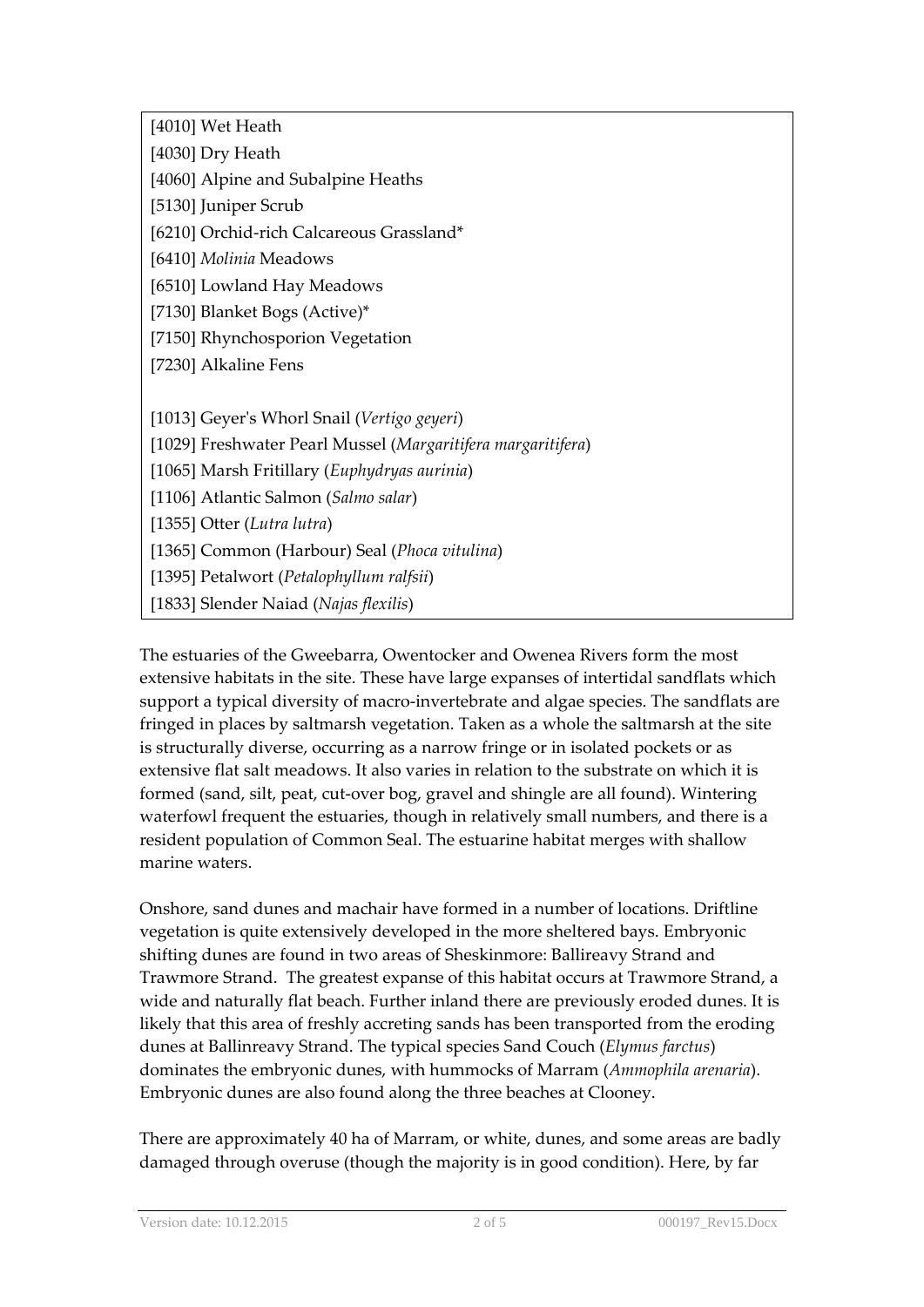the most abundant plant species is Marram, although a range of herbs occurs, including Yarrow (*Achillea millefolium*) and Violets (*Viola* spp.). Fixed, or grey, dunes make up approximately 260 ha at the site, and particularly fine examples are found at Sheskinmore, where old, high, fixed dunes support a high diversity of plant species and vegetation communities. Quarrying, overuse for recreation and overgrazing are common issues on fixed dunes in the area. Juniper (*Juniperus communis*) and Crowberry (*Empetrum nigrum*) are found in decalcified and heathy areas of the dunes, constituting important examples of these scarce dune habitat types. Dune slacks are best developed at Sheskinmore, and areas corresponding to both 'humid dune slacks' and 'dunes with creeping willow' occur.

The areas of machair in this site are noted for their species richness and for the interesting vegetation transitions with wetter habitats which are present in a number of areas. The most common species on the machair are Red Fescue (*Festuca rubra*), Ribwort Plantain (*Plantago lanceolata*) and White Clover (*Trifolium repens*). Orchids are especially evident, and species include Fragrant Orchid (*Gymnadenia conopsea*), Frog Orchid (*Coeloglossum viride*) and Marsh Helleborine (*Epipactis palustris*).

An area of alkaline fen, associated with calcareous sand blown from nearby sand dunes, is found adjacent to Sheskinmore Lough. Base-rich water emanating from the sand dunes feeds the fen. A large area is dominated by Black Bog-rush (*Schoenus nigricans*), and Meadow Thistle (*Cirsium dissectum*), Bog-myrtle (*Myrica gale*) and Purple Moor-grass (*Molinia caerulea*) also occur. The fen grades into other habitats and vegetation types in a number of areas.

Lakes and associated wetlands in the site provide further habitat diversity. Of particular ecological interest is Sheskinmore, where there exists a partially sand-filled waterbody. This is generally of a calcareous nature, but receives an input of acidic water from the local igneous rocks, resulting in an unusual vegetation community. This area is of international importance for its bryophytes and also contains a high number of Stoneworts (*Chara* spp.), the latter reflecting the base-richness of the lake.

The blanket bog in the east of the site is one of the most extensive lowland and coastal bogs remaining in Donegal. The large number of lakes found there is a remarkable feature. Some of the lakes which are oligotrophic in character are colonised by aquatic plants - Pipewort (*Eriocaulon aquaticum*) and Quillwort (*Isoetes lacustris*) being of particular note. Other species typical of this habitat type and found in lakes at this site include Water Lobelia (*Lobelia dortmanna*) and Shoreweed (*Littorella uniflora*). Much of the bog consists of gently undulating land vegetated mostly by Black Bog-rush, Bog-myrtle, Purple Moor-grass, Heather (*Calluna vulgaris*), and Cottongrasses (*Eriophorum* spp.). Inter-connecting pool systems on deep, quaking peat occur locally in the bogs. These very wet areas contain typical Rhynchosporion vegetation. Bog mosses, especially *Sphagnum cuspidatum* and *S. auriculatum* but also the rare *S. pulchrum,* are abundant in this vegetation, along with common plant species such as Bogbean (*Menyanthes trifoliata*), Common Cottongrass (*E. angustifolium*), White-beaked Sedge (*Rhynchospora alba*) and Oblong-leaved Sundew (*Drosera intermedia*).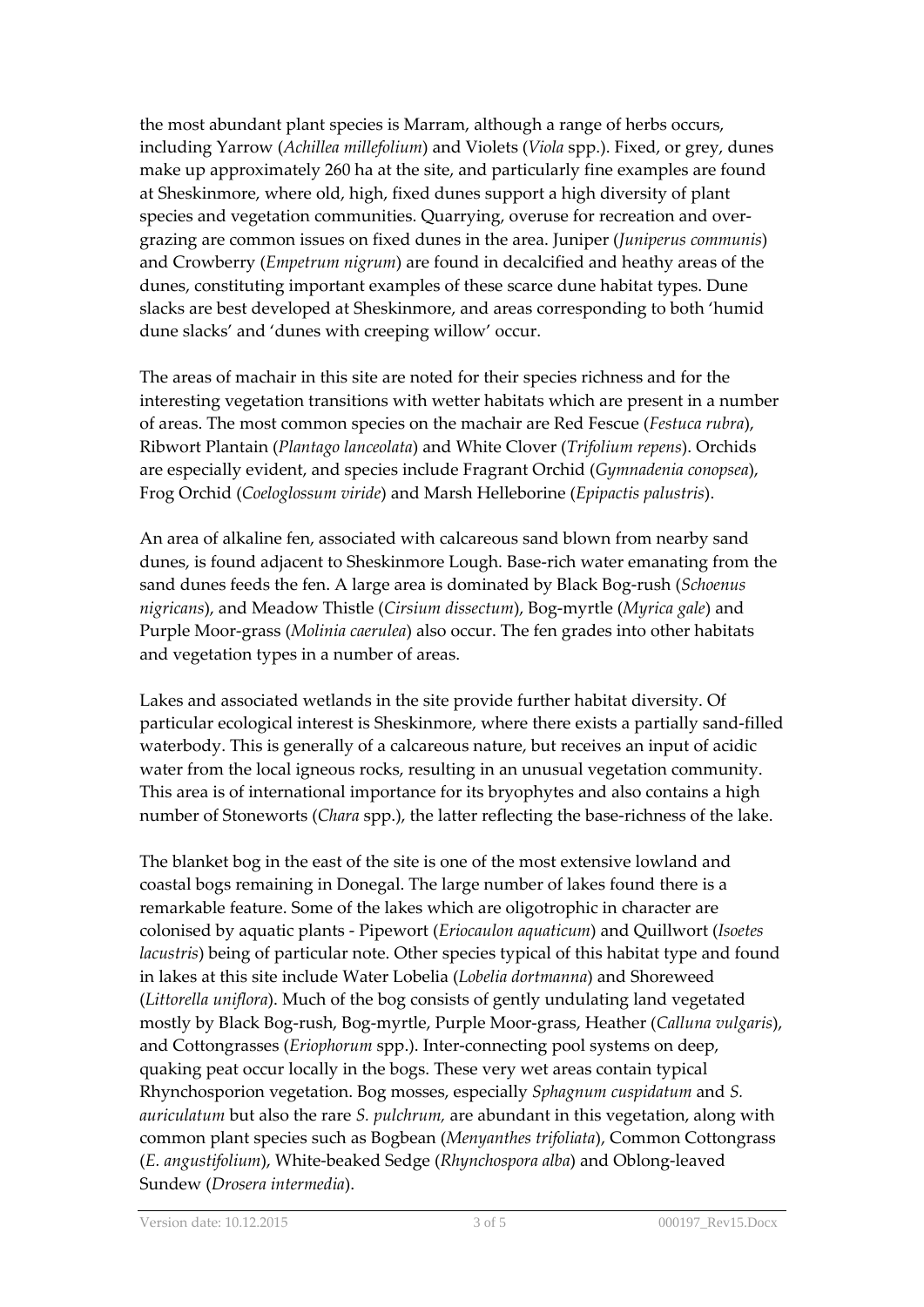Three types of heath listed in the E.U. Habitats Directive are found at this site: wet heath, dry heath and 'alpine and subalpine heath'. The former is the most extensive, with an estimated 500 ha, though this is scattered throughout the site, and often found in mosaic with other habitats. Dry heath is also common, and found where soils are thin and rock outcrops. Heather and Bell Heather (*Erica cinerea*) are typical dominants, though considerable variety exists at the site. The site also contains areas of low-growing heather/crowberry heath, which includes Bearberry (*Arctostaphylos uva-ursi*) and occasional Juniper.

Juniper scrub is also recorded from this site, though delineating this habitat from others in which Juniper is found (e.g. dry heath, alpine heath, decalcified fixed dunes, acid grassland, calcareous grassland, rocky ground and blanket bog) can be difficult.

Scrub and woodland also occur in parts of the sites. Of these, the deciduous woodland in the Maas-Lettermacaward area is particularly noteworthy. Sessile Oak (*Quercus petraea*), Hazel (*Corylus avellana*) and Downy Birch (*Betula pubescens*) are the dominant trees and the ground flora is well developed where undisturbed.

The habitat '*Molinia* meadows' is found at the site, and supports species such as rushes (*Juncus acutiflorus* and *J. effusus*), Cuckooflower (*Cardamine pratensis*), Creeping Bent (*Agrostis stolonifera*), Sweet Vernal-grass (*Anthoxanthum odoratum*), Marshmarigold (*Caltha palustris*), Meadowsweet (*Filipendula ulmaria*) and Meadow Buttercup (*Ranunculus acris*). Additionally, a small number of generally species-rich meadows which are cut for hay occur at the site.

A number of rare plants have been recorded from this site. The rare aquatic plant, Slender Naiad (*Najas flexilis*), a species which is protected under the Flora (Protection) Order, 2015, and which is listed on Annex II of the E.U. Habitats Directive, has been recorded from Sheskinmore Lough. Close by, the Hoary Whitlow Grass (*Draba incana*), which is listed in the Irish Red Data Book, and is generally only found in the north-west, occurs. Dense-flowered Orchid (*Neotinea maculata*) has its only Irish record north of Connaught at this site, and where it occurs at the site, the habitat is considered to be referable to 'orchid-rich calcareous grassland'. The rare and protected Heath Cudweed (*Omalotheca sylvatica*), listed under the Flora (Protection) Order, 2015, has been recorded here also.

Two populations of the rare bryophyte Petalwort (*Petalophyllum ralfsii*) are known from the site.

The site supports populations of Common Seal (maximum count of 59 in the all-Ireland survey of 2003), Freshwater Pearl Mussel, Salmon, Otter, the rare mollusc *Vertigo geyeri* and the butterfly, Marsh Fritillary, all species listed on Annex II of the E.U. Habitats Directive.